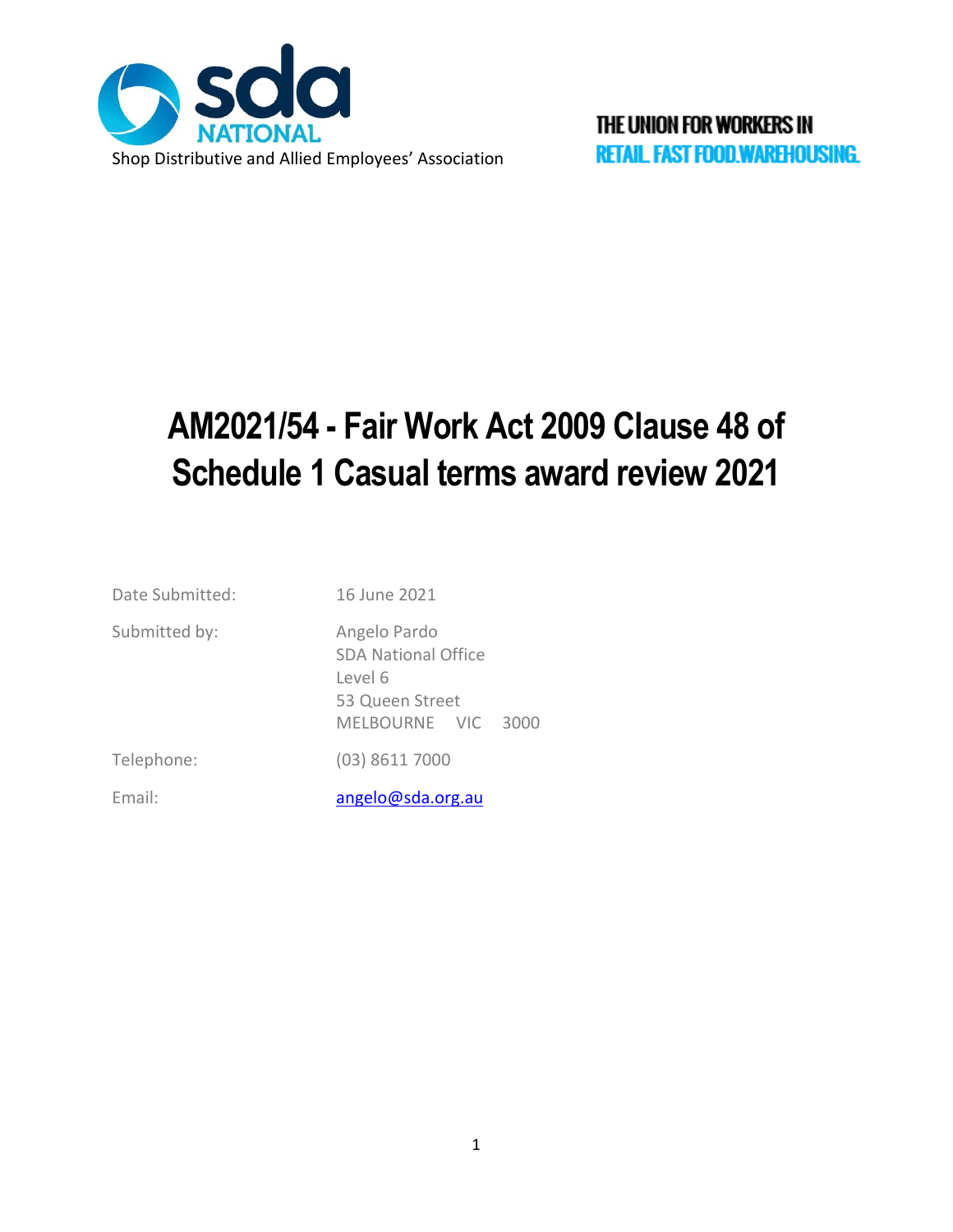## **I. INTRODUCTION**

- 1. The Shop, Distributive and Allied Employees' Association ("SDA") refers to the 23 April 2021 Directions of the Full Bench that Submissions in Reply be made by 4.00pm on Wednesday 16 June 2021.
- 2. The SDA refers to the submissions made by the Australian Industrial Group ("AIG") and the National Retail Association ("NRA"), the New South Wales Business Chamber LTD and Australian Business Industrial ("NSWBC" and "ABI"), the Master Grocers Association ("MGA") and the Australian Chamber of Commerce and Industry ("ACCI") and makes these submissions in reply.

### **II. WHAT IS A RELEVANT TERM**

3. AIG at paragraph 14 of their submissions note as follows:

We nonetheless observe that when regard is had to the provisions of clause 48 as a whole, the relevant matters are required to be considered only in the context of conducting a review of the relevant terms. The Commission is not charged, pursuant to clause 48(2)(b), with reviewing every term in an award in order to assess whether there is any uncertainty or difficulty relating to the interaction between the award and the Act as amended. We are fortified in our view by the contemplation in clause 48(1) of the *'review'* only being required if an award contains a *'relevant term'* and that the review is of the relevant term. Further, clause 48(2) is directed at what the *'review must consider'* and clause 48(3) only requires that the Commission must make a determination varying an award if the review of a *'relevant term'* under clause 48(2) results in certain findings.

4. The SDA at paragraph 34 of its initial submissions made the point that the Commission should rightly confine itself to the categories identified by the Act, that is:

> It is the SDA's submission that Relevant Term must be understood to refer, and only refer, to the categories of matters identified by the Amending Act, namely any term of an award which:

- i.defines or describes casual employment; or
- ii.deals with the circumstances in which employees are to be employed as casual employees; or
- iii.provides for the manner in which casual employees are to be employed; or iv.provides for the conversion of casual employment to another type of employment;
- 5. Considering the intention of Parliament as manifested in Second Reading speech of the then Attorney-General as well as the Explanatory Memoranda (c.f. paragraphs 42 to 45 of the SDA's initial submissions), it becomes clear that the Amending Act was not intended to create a wholesale review and displacement of industrial conditions developed in the respective industries over a period of several decades.
- 6. The position of AIG as outlined in paragraph 14 of its submissions is broadly consistent with the SDA's position.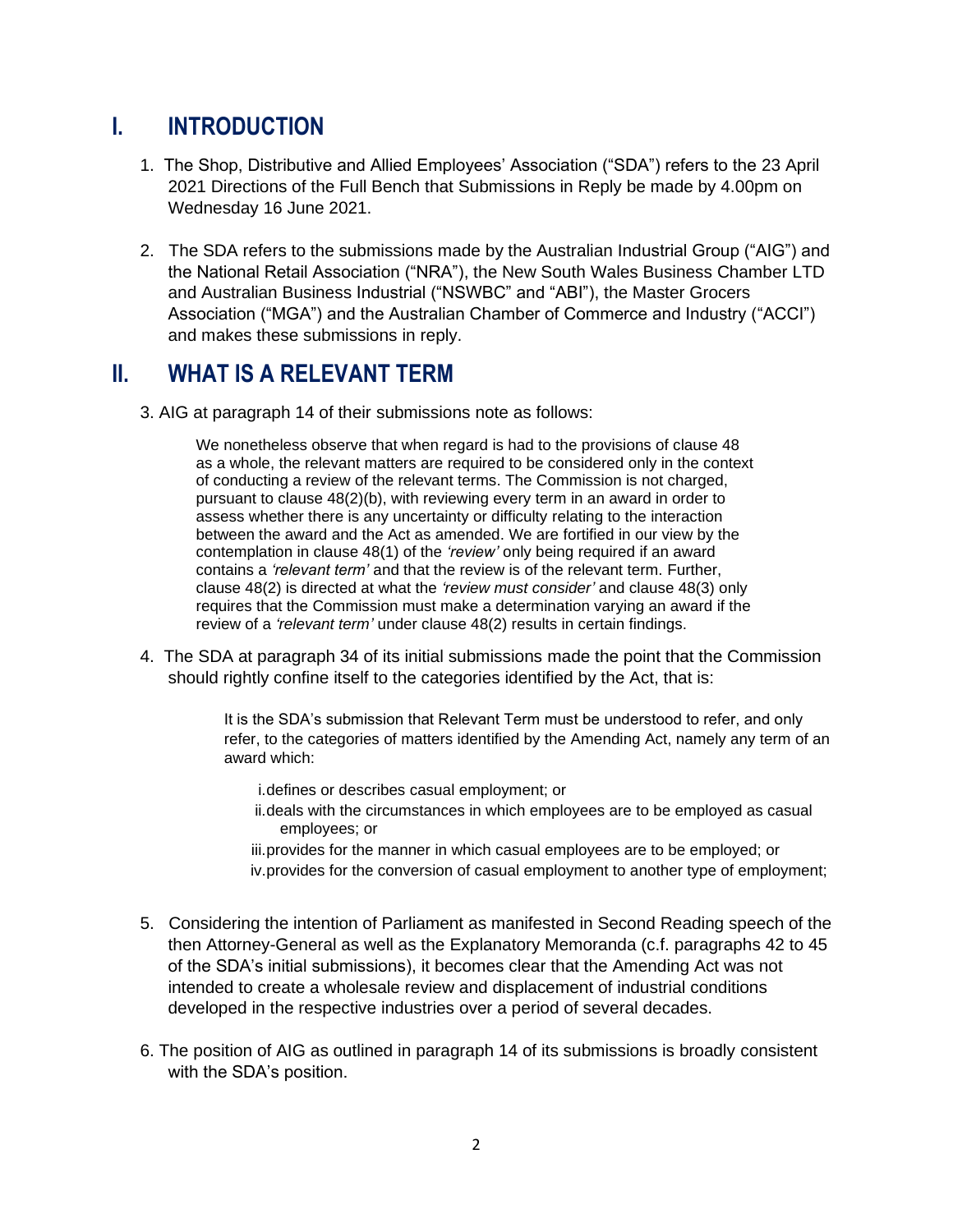7. However, at paragraph 17 its submissions state:

Ultimately, seeking to conclusively characterise the parameters of the review might be a somewhat unnecessarily esoteric and academic exercise because, if the Commission identifies an uncertainty or difficulty with the interaction between an award and the Act, it may be a catalyst for the Commission moving of its own motion to address the matter pursuant to s.157 regardless of whether clause 48(3) applies. Such matters are best considered in the context of a specific issue rather than in the abstract.

8. The SDA at paragraph 73 of its submissions noted

As to whether the FWC could separately act to vary the GRIA, s160 of the Act provides such a power, where the FWC determines that some ambiguity or uncertainty or error can be identified. An outdated reference to provisions of the Act might constitute an error for the purposes of enlivening the FWC's general power to act to vary an award. However, exercising such a power in together with a specifically constituted Review process with limited and precise terms of reference and jurisdiction may blur jurisdictional boundaries which is better avoided.

- 9. The SDA maintains this submission. Indeed, it is the only logical conclusion in that Parliament has empowered the Commission to conduct a review under strict conditions. While the FWC may be able to act beyond the scope of the powers given it by Parliament in reference to this review, it should not. It may be said that to do so not only goes contrary to the intention of Parliament but being outside jurisdiction (insofar as the Amending Act is concerned) could also draw unnecessary complexity to the review itself. It is the SDA's submission that such other concerns are best left to a separate process.
- 10. At paragraph 27 of its submissions, AIG notes:

If a relevant award term does not satisfy clauses 48(3)(a) or (b) of Schedule 1 to the Act, the Commission is not compelled to vary the award in the context of the Review and indeed it appears that clause 48 does not grant the Commission power to make a variation in such circumstances. Therefore, the scope of the Review, as prescribed by clause 48, does not include the making of award variations arising from award terms that do not satisfy s.55 of the Act, if they do not also satisfy clauses 48(3)(a) or (b) of Schedule 1 to the Act.

11. Furthermore, the position outlined at paragraph 32 of AIG's submissions is noteworthy:

Having regard to the plain and ordinary meaning of the text of clause 48(1)(c)(iii), as well as relevant contextual considerations (e.g. the structure of clause 48 as a whole) and broader considerations including the purpose and focus of the Amending Act and clause 48 more specifically; we contend that the proper interpretation of clause 48(1)(c)(iii) involves a narrow interpretation of the following phrase: *'manner in which casual employees are to be employed'*. The provision should be understood as capturing terms that deal with the *way* in which a casual employee is to be engaged or employed, but it does not capture all award terms providing entitlements for casual employees.

12. Furthermore, AIG rightly notes at paragraph 38 and 40 respectively that:

If clause 48(1)(c)(iii) was intended to be read broadly, there would be little justification for also including a specific reference to terms that provide for casual conversion at clause  $48(1)(c)(iv)$ , as these would seem to fall within the scope of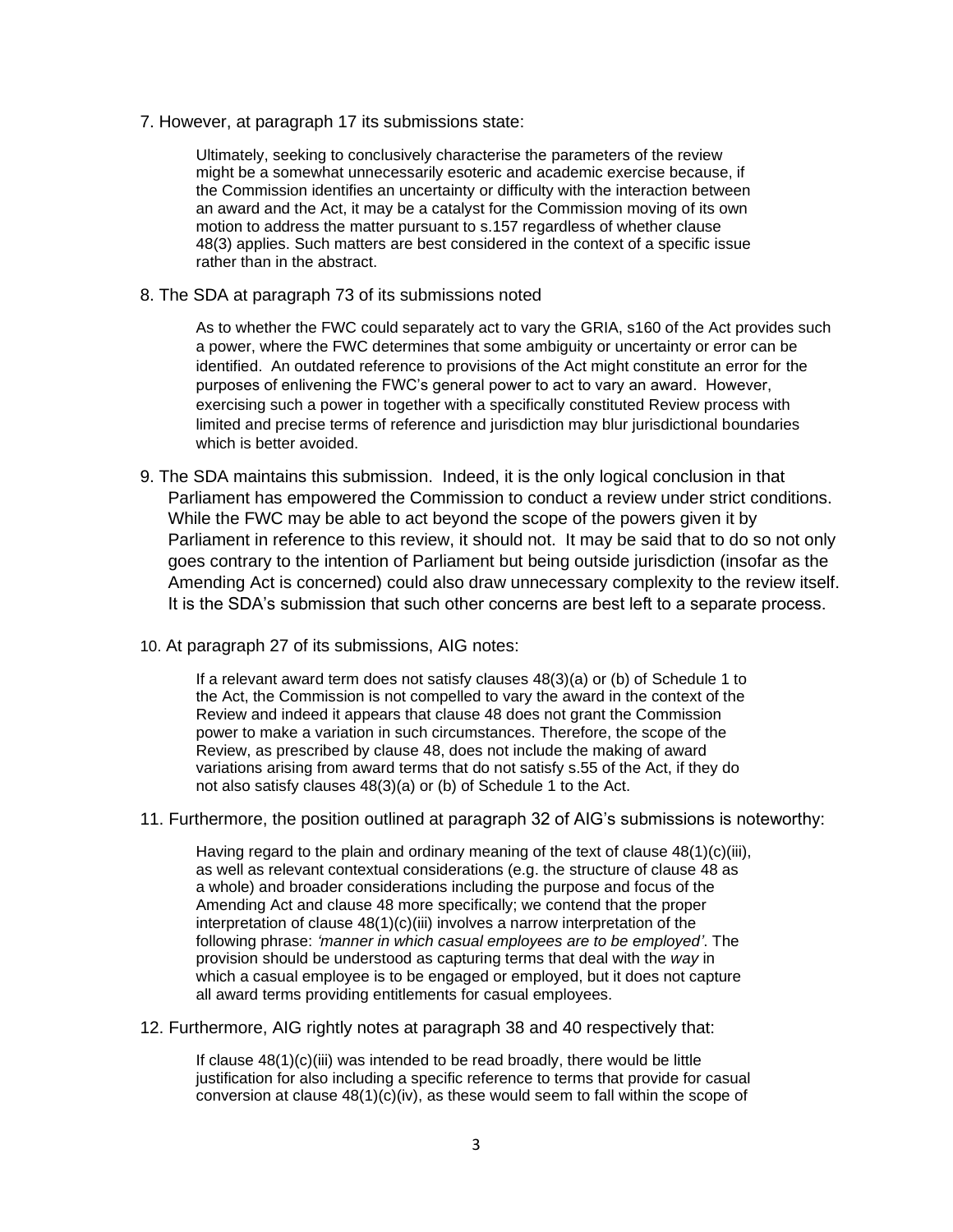a broad reading of clause 48(1)(c)(iii)

A consideration of the purpose and subject matter of the Amending Act and clause 48 also supports a narrower interpretation of clause  $48(1)(c)(iii)$ . The amendments introduced through the Amending Act, were, to a large extent, primarily directed at specific purposes that include:

- (a) the introduction of a definition of casual employee in s.15A;
- (b) the introduction of a minimum national standard relating to casual conversion; and

(c) provision for the offsetting of a casual loading paid to an employee against claims for relevant unpaid entitlements (as defined in s.545A).

13. The SDA supports these submissions noting its own position as outlined at paragraphs 29 to 50 of its initial submissions. In particular, the SDA's submissions at paragraph 43 of its initial submissions are pertinent:

This intention of Parliament, as reflected in the terms of the Amending Act, was to ensure certainty as to the nature of employment at the time of engagement. Neither the Second Reading speech, nor the terms of the Amending Act itself, invited wholesale re-consideration and variation of Award provisions where such provisions could nonetheless operate concurrently and incidentally or ancillary to, the new provisions.

14. It becomes clear that the intention of Parliament is for the review to be constrained to the purposes of the Act as noted.

# **III. MEANING OF 'CONSISTENT', 'UNCERTAINTY OR DIFFICULTY' AND 'OPERATE EFFECTIVELY'**

*Question 1)*

*Is it the case that:*

#### *• the Commission does not have to address the considerations in s.134(1) of the Act in varying an award under Act Schedule 1 cl.48(3), but*

- *• an award as varied under cl.48(3) must satisfy s.138 of the Act?*
- 15. The SDA notes the position of AIG outlined in paragraphs 68 to 73 of their submissions. In brief, the AIG notes at paragraph 73 that:

Accordingly, whilst neither s.134(2) nor Schedule 1 expressly require that consideration be given to the matters listed in s.134(1) of the Act for the purposes of the Review, in order to ensure that s.138 of the Act is satisfied; consideration must nonetheless be given to each of those matters.

- 16. The NRA at 1.1.1 to 1.1.5 of its submissions makes a similar point to AIG.
- 17. ACCI states at paragraph 29 of its submissions that "the modern award objectives should only be considered at the point of the Commission making a determination…and not at any earlier stage…"
- 18. The ABI and NSWBC also makes a similar point at page 3 of its submissions.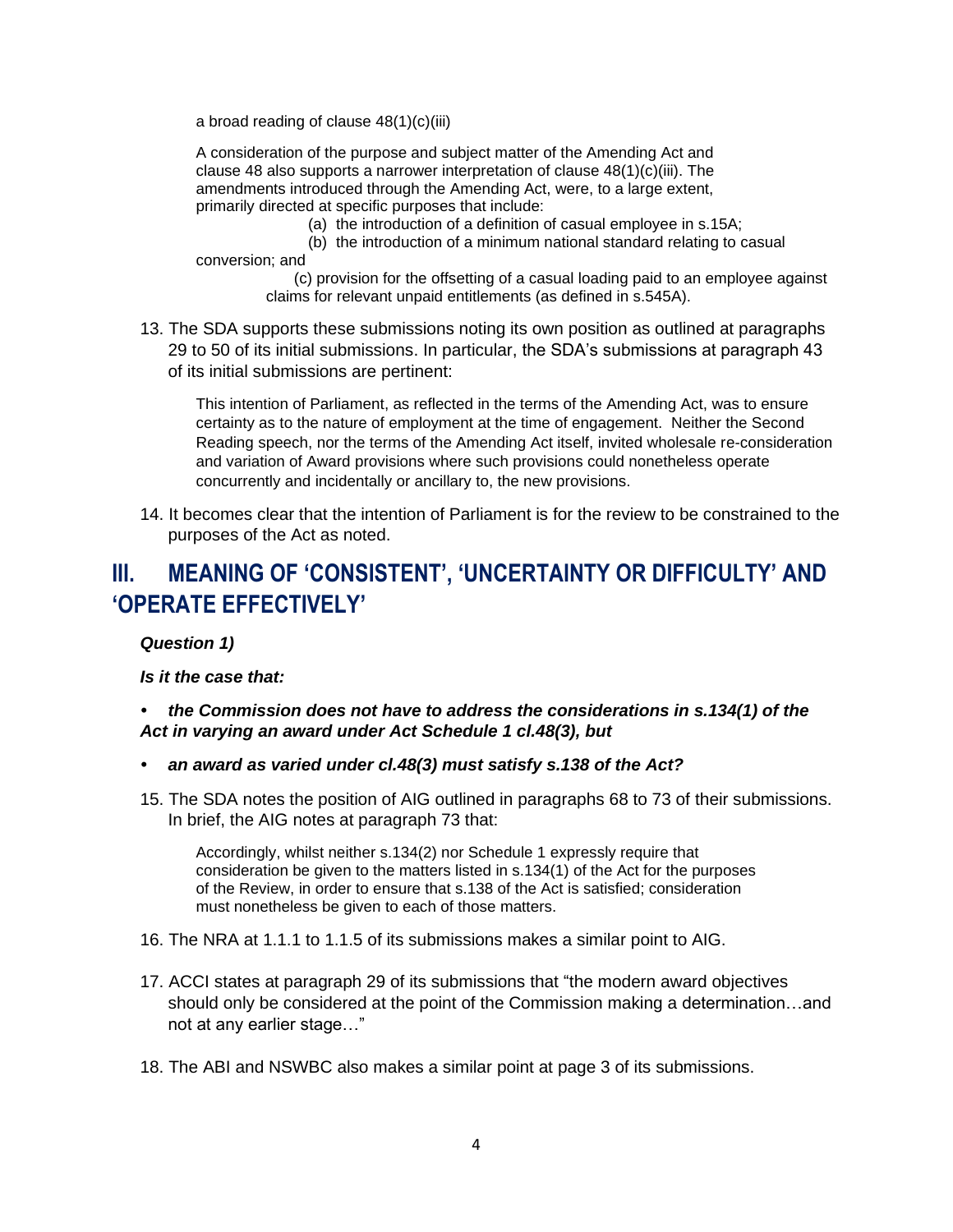- 19. The position of the AIG, NRA, ACCI, ABI and NSWBC is broadly consistent with the SDA's position.
- 20. The MGA at pages 4 and 5 respond to question 1. The MGA submits that the GRIA casual provisions would require substantial variation to make it consistent with the Act.
- 21. The SDA notes that the position of the MGA is not supported by the Act, the objects of the Act with reference to the explanatory memoranda and relevant Minister's speeches nor the Discussion Paper of the FWC.

# **IV. THE FIRE FIGHTING AWARD**

#### *Question 2)*

*Is an award clause that excludes casual employment (as in the Fire Fighting Award) a 'relevant term' within the meaning of in Act Schedule 1 cl.48(1)(c), so that the award must be reviewed in the Casual terms review?*

22. As noted in its initial submissions at paragraph 54, the SDA has no submissions to make in respect of question 2.

### **V. DEFINITIONS OF CASUAL EMPLOYEE/CASUAL EMPLOYMENT**

#### *Question 3)*

*Has Attachment 1 to this discussion paper wrongly categorised the casual definition in any award?*

The SDA notes the respective position of the parties.

*Question 4)*

*For the purposes of Act Schedule 1 cl.48(2):*

*• is the 'engaged as a casual' type casual definition (as in the Retail Award, Hospitality Award and Manufacturing Award) consistent with the Act as amended, and*

*• does this type of definition give rise to uncertainty or difficulty relating to the interaction between these awards and the Act as amended?*

- 23. SDA notes the position of AIG at paragraphs 81 to 85 of their submissions. It is broadly consistent with the position of the ACTU at paragraphs 54 to 45 of their initial submissions.
- 24. ACCI makes similar points to the AIG at paragraphs 39 to 43 of its submissions.
- 25. The ABI and NSWBC also makes similar points at page 4 of its submissions.
- 26. The NRA, on the other hand, points out at paragraph 3.2.2 of its submissions that a concurrent interpretation of both definitions is open to the FWC. Although it accepts at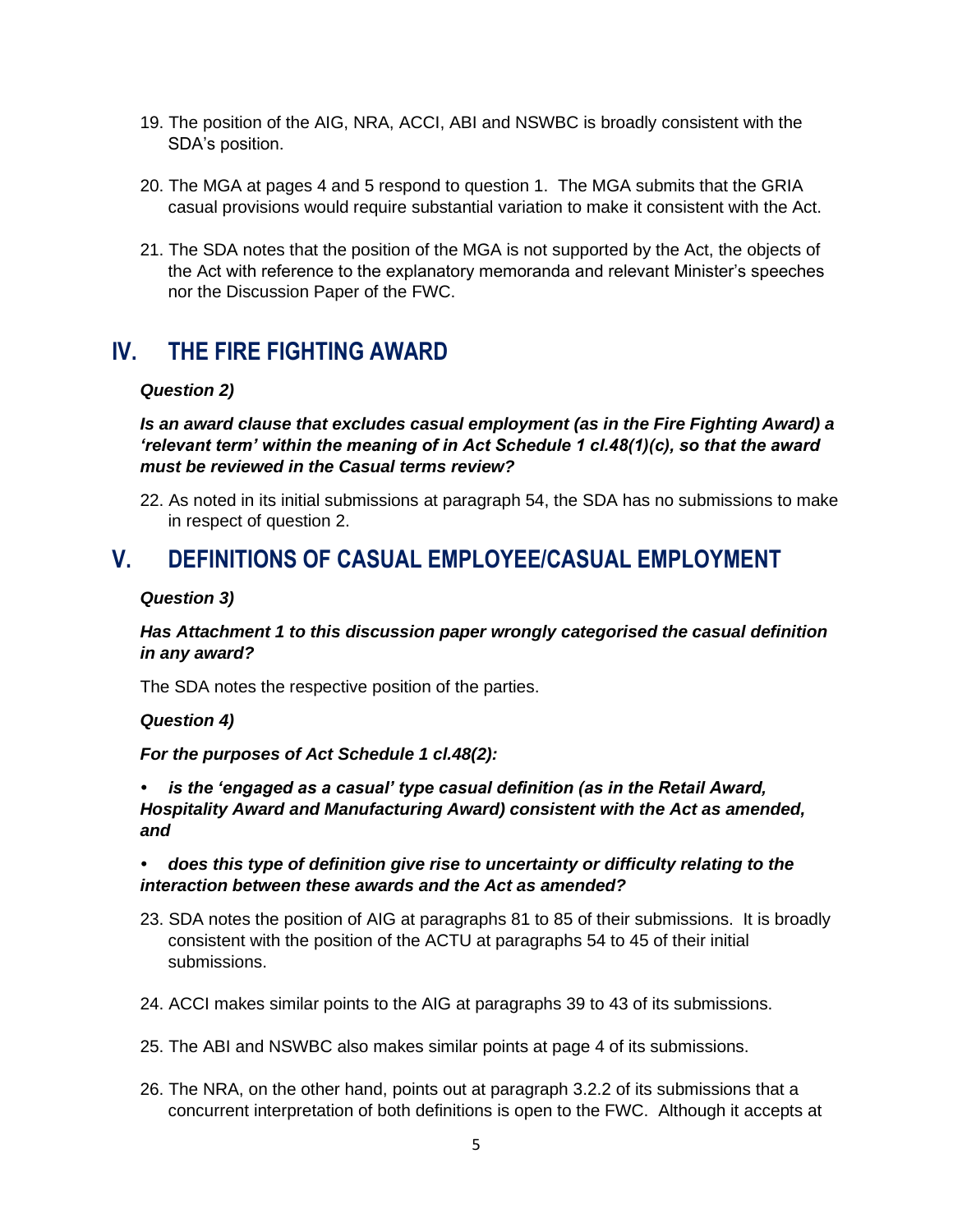paragraph 3.2.3 that it could give rise to uncertainty.

- 27. The MGA at page 6 in response to Question 4(i) describes the casual definition in the GRIA as 'inadequate'. It is to be noted that the response does not answer the FWC's question as posed and mentions criteria which do not appear even in the Amended Act. Furthermore, the response of MGA to (ii) does not answer the question but instead refers to the advantages of the new definition in terms of clarity.
- 28. The SDA's position is that it is not, at this early stage, clear whether the 'engaged as such' definition is indeed inconsistent with the Amending Act. In consideration with its submissions made as to the proper scope of the review, the SDA submits that were the FWC to find that the definitions were in fact inconsistent, that any variation should be constrained in its effects to the objects of the Act as noted at paragraphs 3 to 14 above.

#### *Question 5)*

#### *For the purposes of Act Schedule 1 cl.48(2), are the employment arrangements described as 'casual' under Part 9 of the Pastoral Award consistent with the definition of 'casual employee' in s.15A of the Act?*

29. The SDA notes the respective position of the parties.

#### *Question 6)*

#### *For the purposes of Act Schedule 1 cl.48(2):*

*• are 'paid by the hour' and 'employment day-to-day' casual definitions (as in the Pastoral Award and Teachers Award) consistent with the Act as amended*

*• are 'residual category' type casual definitions (as in the Retail Award and Pastoral Award) consistent with the Act as amended, and*

#### *• do such definitions give rise to uncertainty or difficulty relating to the interaction between these Awards and the Act as amended?*

- 30. The SDA notes the submissions of AIG regarding the 'residual category' definitions at paragraphs 93 to 97 of their initial submissions.
- 31. ACCI makes a similar point to the AIG at paragraphs 47 and 48 of its submissions.
- 32. The ABI and NSWBC make a similar point at page 5 of its submissions.
- 33. The response of MGA to question 5 does not answer the question posed.
- 34. The SDA notes paragraph 56 of its own initial submissions:

In making this concession, the SDA would however submit that clause 11.2 of the GRIA is not upon its proper construction a term which defines casual employment per se (and in consequence a Relevant Term). Rather, clause 11.2 is a protective provision which simply draws appropriate distinction between employees who are permanent full-time and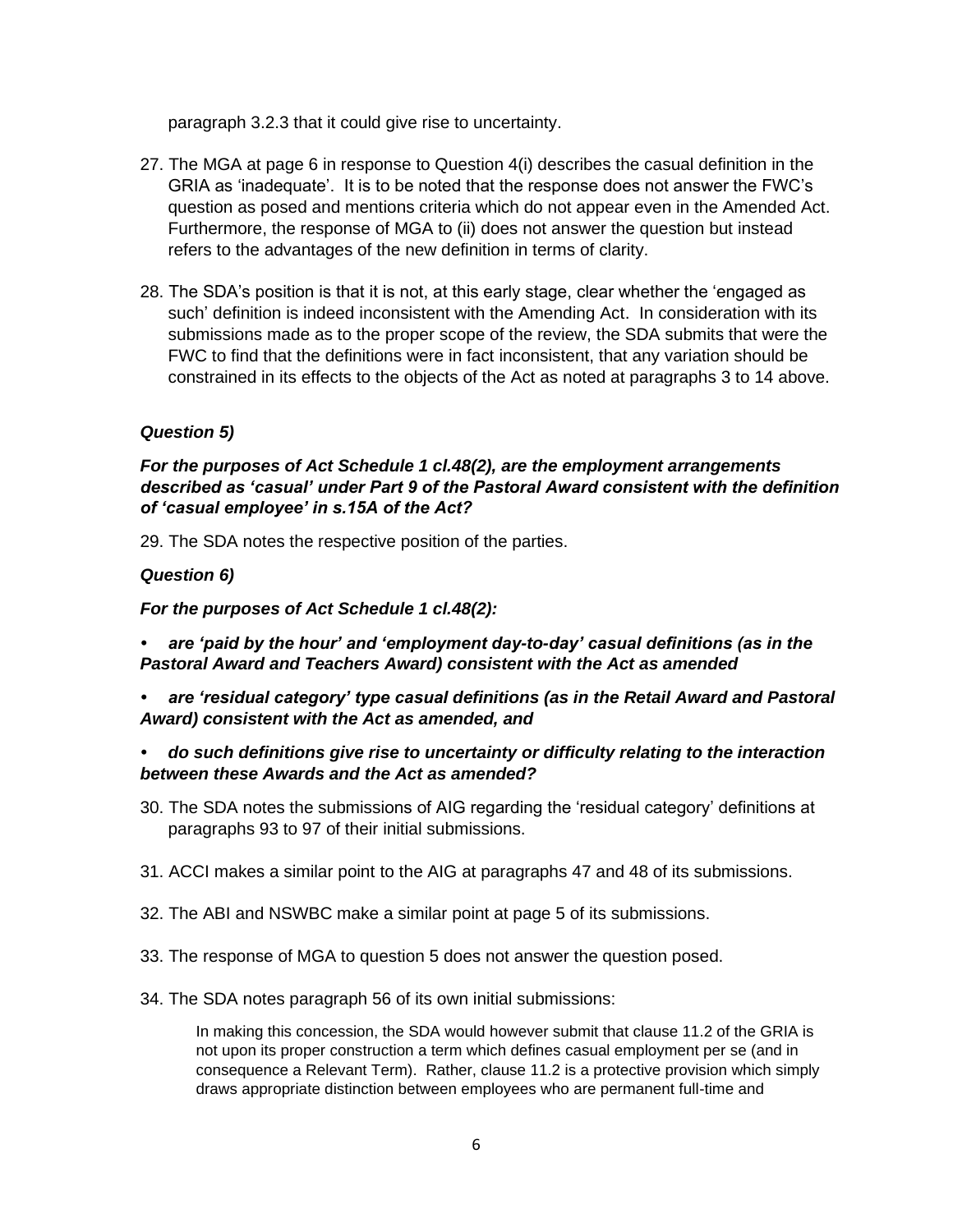permanent part-time. Clause 11.2 for that reason should not be regarded as relevant to the Review.

35. Given that GRIA clause 11.2 is not relevant, it follows that the Commission should not vary the provision.

#### *Question 7)*

#### *Where a casual definition includes a limit on the period of casual engagement (as in the Teachers Award), if the definition is amended in the Casual terms review should that limit be recast as a separate restriction on the length of any casual engagement?*

- 36. The SDA notes the submissions of AIG at paragraphs 98 to 106 of their submissions.
- 37. As noted in its initial submissions at paragraph 62, the SDA has no submissions to make in respect of question 7.

#### *Question 8)*

#### *For the purposes of Act Schedule 1 cl.48(3), would replacing the casual definitions in the Retail Award, Hospitality Award, Manufacturing Award, Teachers Award and Pastoral Award with the definition in s.15A of the Act or with a reference to that definition, make the awards consistent or operate effectively with the Act as amended?*

- 38. At paragraphs 107 to 109 of their submissions the AIG support the replacement of the current Award definition with a reference to the Act.
- 39. MGA makes a similar point at page 8 of their submission as does ACCI at paragraphs 56 to 62 of its submissions.
- 40. The ABI and NSWBC replies in the affirmative at page 5 of its submissions.
- 41. As noted at paragraph 64 in its initial submissions, the SDA opposes such a course of action. While the SDA's primary position is that it is unclear whether the GRIA definition is inconsistent with the Award, were the Commission to find so it should replace the definition with the new statutory definition. To conclude otherwise would undermine the Award being an effective reference point for employers and employees.

#### *Question 9)*

#### *If an award is to be varied to adopt the casual definition in s.15A of the Act, should the Commission give advanced notice of the variation and the date it will take effect?*

- 42. The SDA notes its initial submissions at paragraph 65.
- 43. Noting some qualifiers, the SDA notes that the position of AIG at paragraphs 110 to 119 of their submissions is that that the FWC should give some notice of variation to the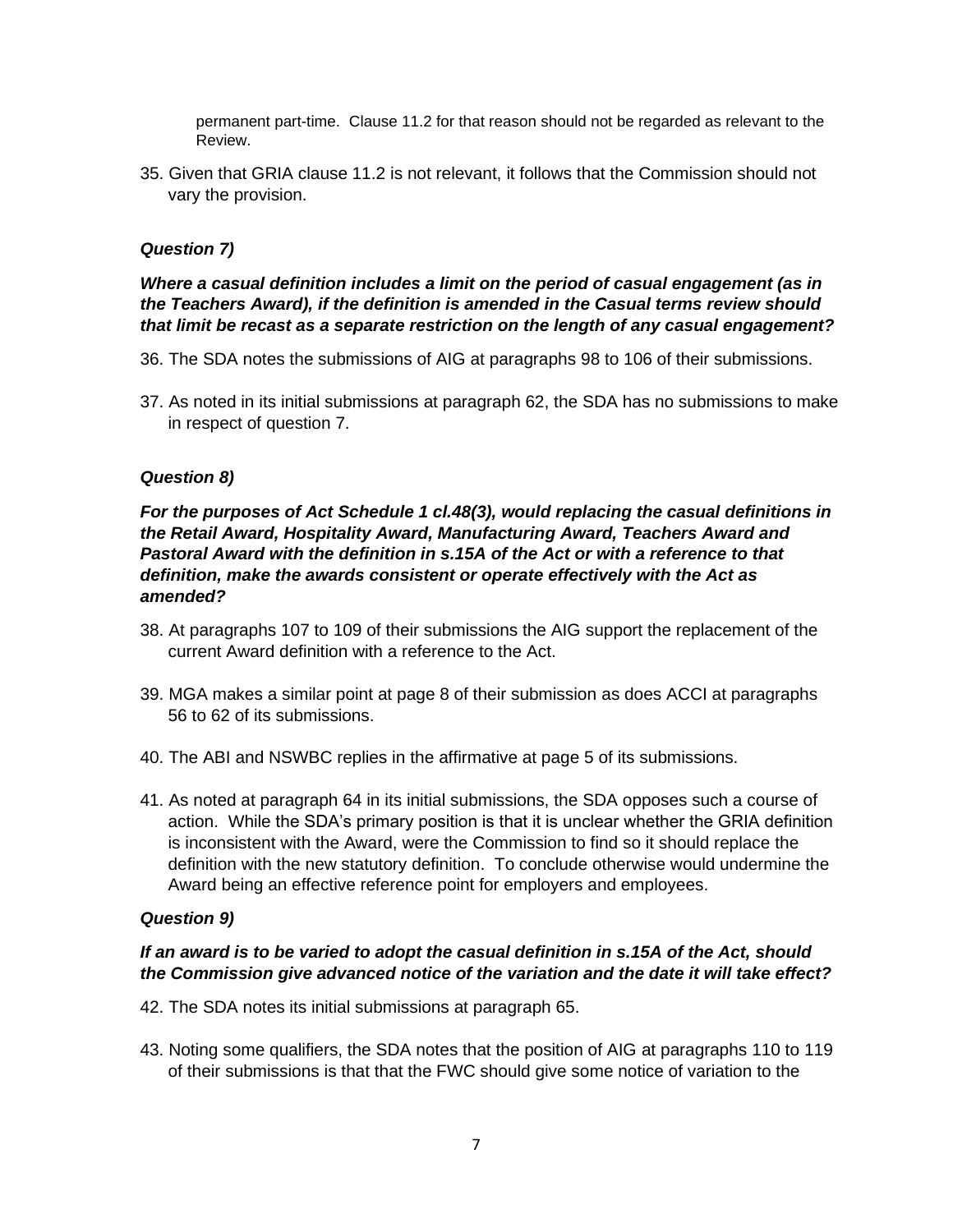Award.

- 44. The ABI and NSWBC also replies in the affirmative at page 5 of its submissions.
- 45. MGA makes a similar submission at page 8 of their submissions as does ACCI at paragraphs 63 to 67 of its submissions.

# **VI. PERMITTED TYPES OF EMPLOYMENT, RESIDUAL TYPES OF EMPLOYMENT AND REQUIREMENTS TO INFORM EMPLOYEES**

*Question 10)*

*For the purposes of Act Schedule 1 cl.48(2):*

*• are award requirements to inform employees when engaging them that they are being engaged as casuals (as in the Manufacturing Award and Pastoral Award) consistent with the Act as amended, and*

#### *• do these requirements give rise to uncertainty or difficulty relating to the interaction between these awards and the Act as amended?*

- 46. The SDA notes the submissions of AIG at paragraphs 121 to 135 and of ACCI at paragraphs 68 to 73 of their respective submissions.
- 47. As noted in its initial submissions at paragraph 66, the SDA has no submissions to make in respect of question 10.

#### *Question 11)*

#### *For the purposes of Act Schedule 1 cl.48(2):*

*• are award definitions that do not distinguish full-time and part-time employment from casual employment on the basis that full-time and part-time employment is ongoing employment (as in the Retail Award, Hospitality Award, Manufacturing Award, Teachers Award and Pastoral Award) consistent with the Act as amended, and*

*• do these definitions give rise to uncertainty or difficulty relating to the interaction between these awards and the Act as amended?*

48. The SDA notes the position of AIG at paragraphs 136 to 139 of their initial submissions.

49. AIG rightly points out at paragraph 136 that:

An employee that has been engaged as a full-time or part-time employee under either the Retail Award, Hospitality Award or the Manufacturing Award will not fall within the scope of s.15A.

- 50. This echoes the SDA's submission at paragraph 67 of its own initial submission, noting that the definitions of full-time and part-time employees are not relevant terms.
- 51. AIG at paragraph 137 of its submissions state that the GRIA does not expressly define full-time or part-time employment 'on the basis that part-time employment is ongoing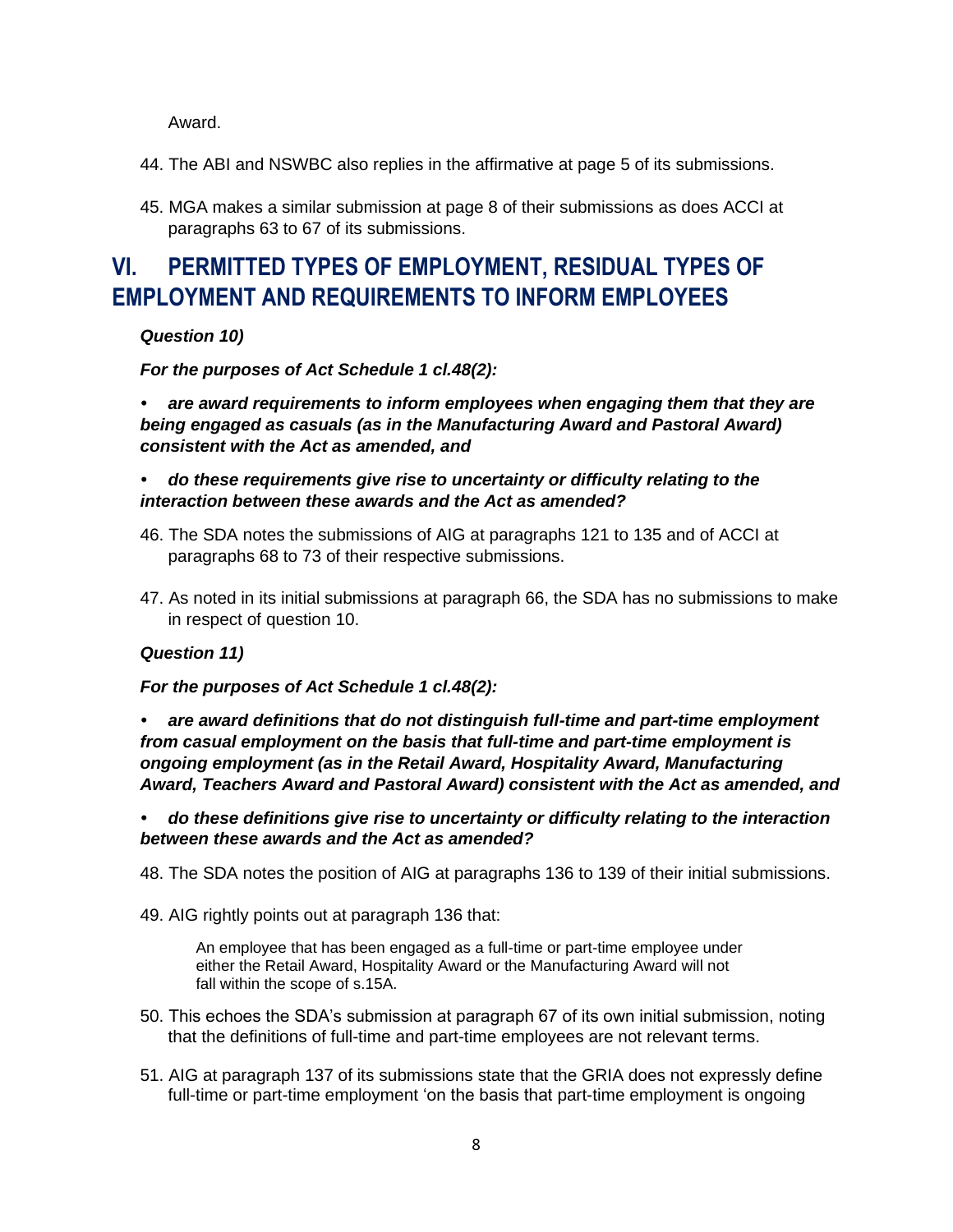employment (or *'continuing and indefinite work'* within the meaning of s.15A of the Act).' ACCI makes a similar point at paragraphs 75 to 77 of its submissions.

- 52. MGA at page 9 of their submission raises the question of whether "there should be a more definitive definition of what constitutes 'permanent employment'." The rest of their response to the question does not directly answer the question posed.
- 53. NRA differs from the AIG, ACTU and SDA by stating that the GRIA definitions of full-time and part-time employees are inconsistent with the Act.
- 54. The ABI and NSWBC at page 13 of its submissions notes it is unclear whether the terms are 'relevant terms within the meaning of the Amending Act.'
- 55. It is the SDA's submissions, that they are not in fact relevant terms within the scope of the Review and that as such, the FWC should take no action in their respect.
- 56. Furthermore, because the full-time and part-time definitions are not relevant, it follows that they cannot be inconsistent with the Act.
- 57. The proposal of AIG at paragraph 138 of its submissions could create inadvertent complexity. Such a proposal, being intrinsically outside of the scope of this review, is best left to an Award variation application should an apparent difficulty arise.

#### *Question 12)*

#### *Does fixed term or maximum term employment fall within the definition in s.15A of the Act?*

- 58. The SDA notes the position of AIG at paragraph 140 of its submissions.
- 59. As noted in its initial submissions at paragraph 70, the SDA has no submissions to make in respect of question 12.

### **VII. RELATED DEFINITIONS AND REFERENCES TO THE NES**

#### *Question 13)*

#### *Are outdated award definitions of 'long term casual employee' and outdated references to the Divisions comprising the NES (as in the Retail Award and Hospitality Award) relevant terms?*

- 60. The SDA notes the position of AIG at paragraphs 142 and 142 of their initial submissions.
- 61. The response of MGA does not answer the FWC's question.
- 62. The position of ACCI is that they are relevant terms as at paragraphs 89 to 91 of its submissions.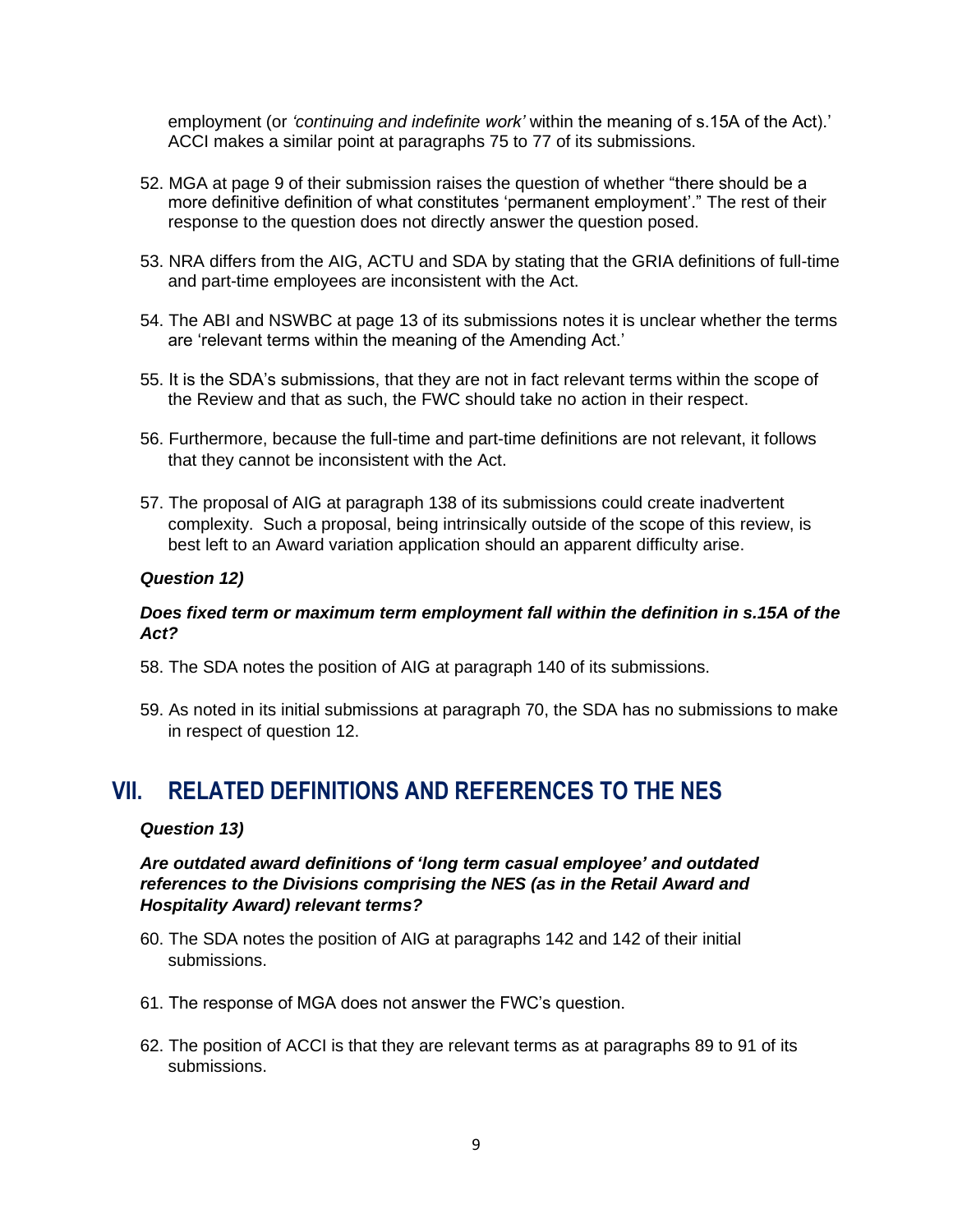- 63. The submissions of the NRA at paragraphs 3.11.1 to 3.11.3 are similar to those of the AIG.
- 64. The ABI and NSWBC notes at page 7 of their submissions that 'It is arguable than [sic] a definition of long term casual employee is a term defining or describing casual employment'. It does not consider the other outdated references to Divisions as relevant terms.

#### *Question 14)*

#### *If they are not relevant terms, but nevertheless give rise to uncertainty or difficulty relating to the interaction between these awards and the Act as amended:*

*• can they be updated under Act Schedule 1 cl.48(3), or alternatively*

#### *• can they be updated in the course of the Casual terms review by the Commission exercising its general award variation powers under Part 2-3 of the Act?*

- 65. The SDA notes the position of AIG at paragraph 143 of their submissions.
- 66. ACCI makes a similar point to the AIG at paragraph 95 of its submissions.
- 67. It is the SDA's submission that the Commission should avoid varying Awards in a manner or regarding provisions outside of the scope of this Review process.
- 68. Given this, the SDA opposes the position suggested by the AIG at paragraph 143(b) as both unnecessary and beyond the scope of the current Review.
- 69. The ABI and NSWBC replies "no" and "yes" to the questions as posed respectively at page 7 of its submissions.
- 70. The response of the MGA at page 10 of their submissions does not directly answer the question posed by the FWC but instead identifies options open to the Commission.
- 71. The NRA makes a similar point to the AIG at paragraph 3.12.1 of their submissions.

#### *Question 15)*

#### *Are award clauses specifying:*

#### *• minimum casual payments (as in the Retail Award, Hospitality Award, Manufacturing Award, Teachers Award and Pastoral Award)*

- *• casual pay periods (as in the Retail Award, Hospitality Award and Pastoral Award)*
- *• minimum casual engagement periods (as in the Hospitality Award), and*
- *• maximum casual engagement periods (as in the Teachers Award) relevant terms?*
- 72. The SDA notes the position of AIG as outlined at paragraphs 144 to 149 of their initial submissions.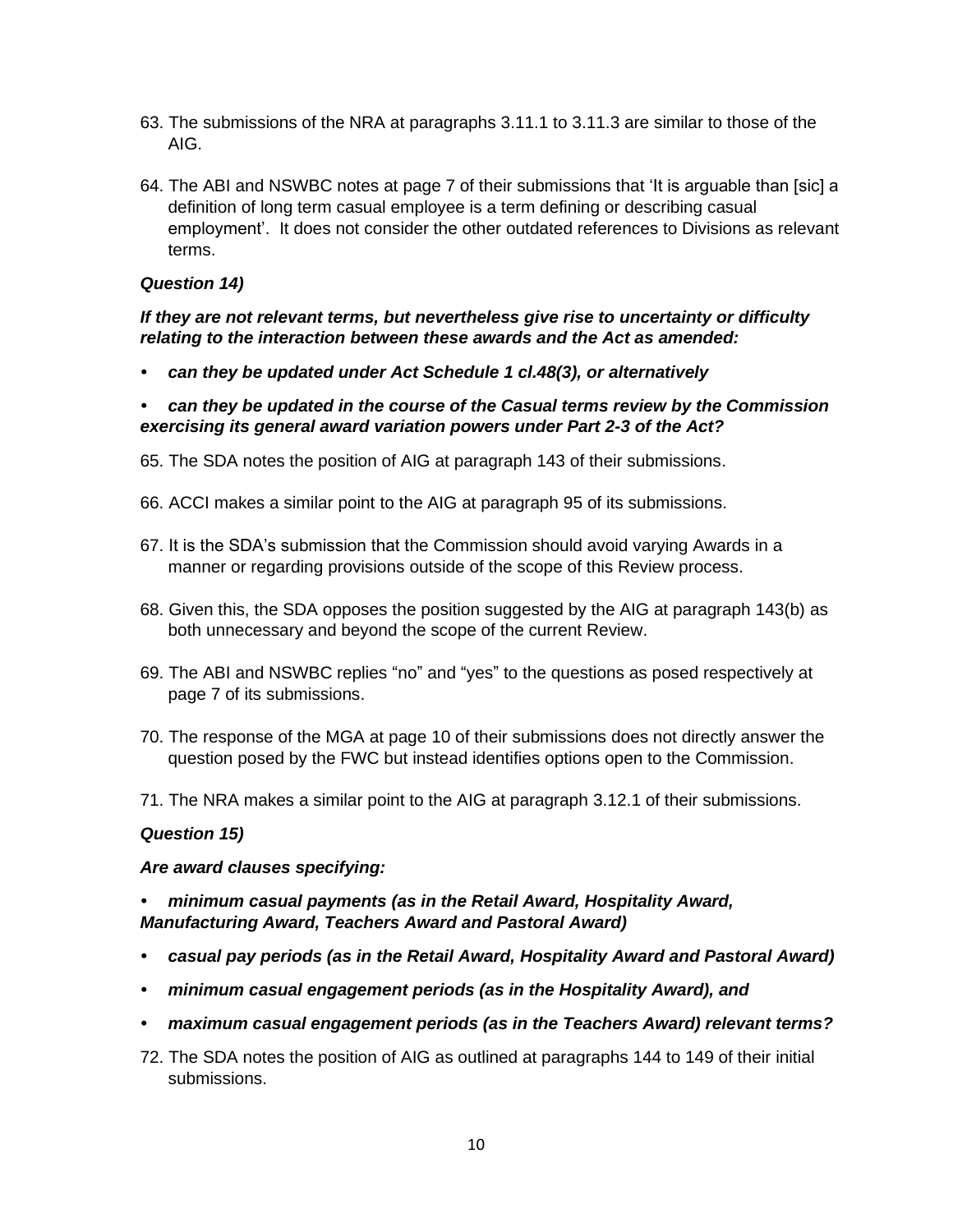- 73. ACCI makes a similar point at paragraph 99 of its submissions. As does NSWBC and ABI at page 8 of its submissions. In summary, ACCI, NSWBC and ABI submit that the terms identified do not appear to be relevant terms nor do they require variation.
- 74. The SDA notes that AIG's position is broadly consistent with its own position as at paragraph 74 of its initial submissions.
- 75. On the other hand, the submissions of MGA at page 10 and the NRA at 3.13.1 differs from the AIG, ACCI, NSWBC and ABI, ACTU and SDA in this regard by submitting these terms are relevant terms.

#### *Question 16)*

#### *For the purposes of Act Schedule 1 cl.48(2):*

*• are such award clauses consistent with the Act as amended, and*

#### *• do such award clauses give rise to uncertainty or difficulty relating to the interaction between these awards and the Act as amended?*

- 76. The SDA notes the position of AIG as outlined at paragraphs 150 to 156 of their initial submissions as well as the submissions of ACCI at paragraph 102.
- 77. The SDA notes that the position of AIG and ACCI's are broadly consistent with its own position as at paragraph 75 of its initial submissions. That is, that the SDA's primary position is that the terms identified are not relevant, but should the FWC find otherwise, they do no give rise to uncertainty or difficulty.
- 78. NSWBC and ABI respond yes and no respectively at page 8 of their submissions to the questions posed.
- 79. Similarly, MGA at page 11 of its submissions states that 'these are award clauses that are consistent with the Act as amended.'
- 80. The NRA in its submissions at paragraph 3.14.1 seems to answer "No'" in response to the question whether such clauses give rise to uncertainty, or difficulty.

### **VIII. CASUAL LOADINGS AND LEAVE ENTITLEMENTS**

#### *Question 17)*

#### *Is provision for casual loading (as in the Retail Award, Hospitality Award, Manufacturing Award, Teachers Award and Pastoral Award) a relevant term?*

- 81. The SDA notes the position of AIG as outlined at paragraph 157 of their initial submissions, which is consistent with the SDA's own submissions at paragraph 76.
- 82. ACCI similarly states at paragraphs 105 and 106 of its submissions that such provisions are not relevant terms and as such it is irrelevant whether they give rise to uncertainty or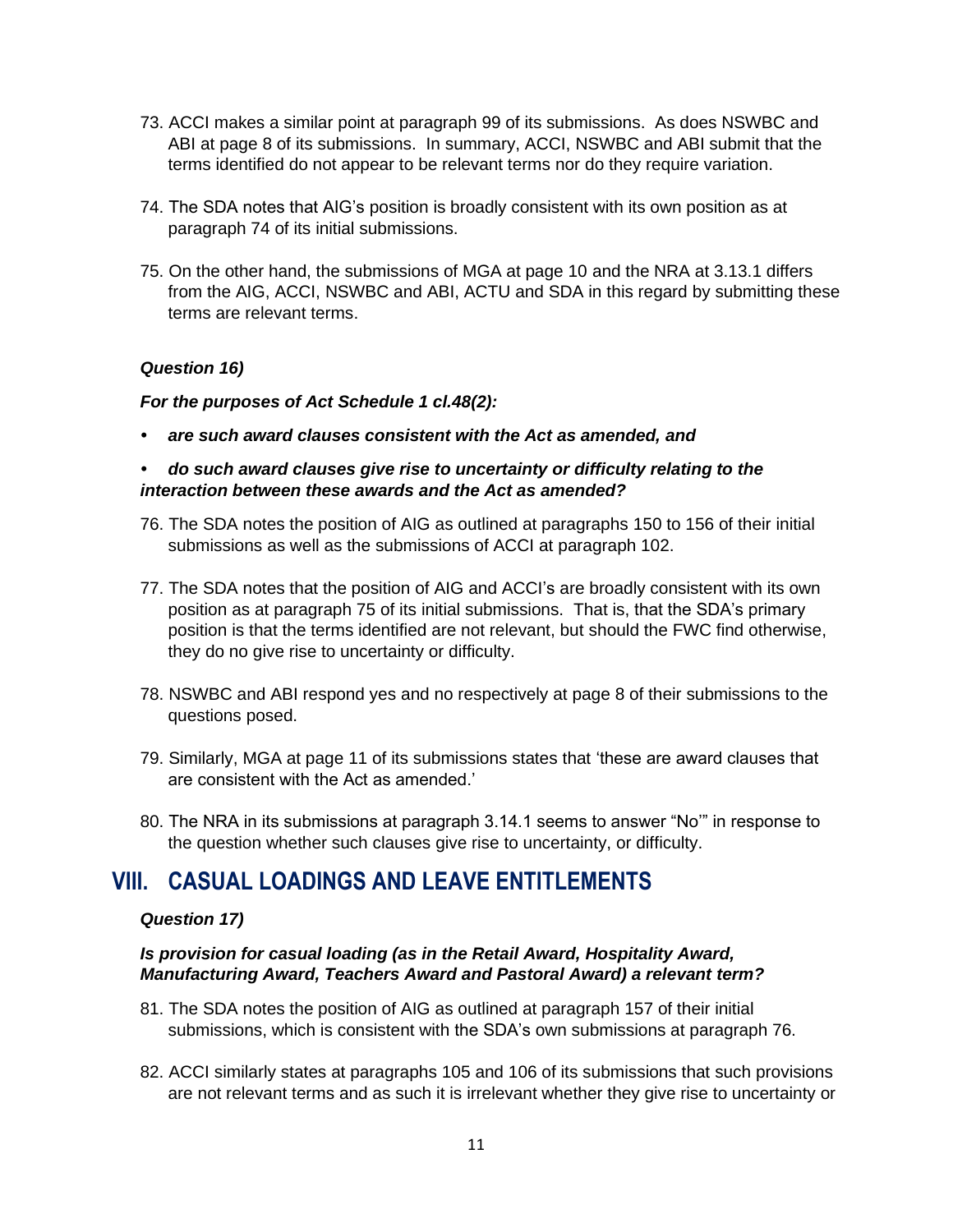difficulty.

- 83. NSWBC and ABI respond "no" at page 8 of its submissions.
- 84. However, the MGA differs from the SDA, AIG, ACCI and ACTU in this regard at page 11 of its submissions.
- 85. Nevertheless, even if the FWC were to find that the term was a relevant one, it is submitted that as it is consistent with the Act the FWC should not disturb the settled term.
- 86. The NRA responds "Yes" at paragraph 3.15.1 to question 17.

#### *Question 18)*

*If provision for casual loading is a relevant term:*

*• for the purposes of Act Schedule 1 cl.48(2), does the absence of award specification of the entitlements the casual loading is paid in compensation for (as in the Hospitality Award, Manufacturing Award cl.11.2 and the Teachers Award) give rise to uncertainty or difficulty relating to the interaction between these awards and the Act as amended, and*

#### *• if so, should these awards be varied so as to include specification like that in the Retail Award or the Pastoral Award?*

- 87. The SDA notes the position of AIG as outlined at paragraph 158 of their initial submissions, which is consistent with the SDA's submissions at paragraph 77.
- 88. The SDA also notes the similar position of ACCI as above in reference to question 17 at paragraph 82.
- 89. NSWBC and ABI at page 8 of its submissions state 'A specification of the relevant entitlements which the casual loading is said to 'cover' would cure any such uncertainty.'
- 90. Contrary to the AIG, SDA and the question posed by the FWC, the NRA has used its response to question 18 as an opportunity to propose an apportionment of the casual loading.
- 91. The SDA opposes the position of the NRA on the following basis:
	- a. As noted above at paragraphs 81 to 83, casual loading is not a relevant term;
	- b. Even if it was a relevant term it causes no difficulty or uncertainty in its interaction with the Act;
	- c. The review of other provisions which do not fall within the purview of this Review process is best left to Award variation applications or the proper reviews of the FWC. To include them in this expedited process could cause jurisdictional complexity and inadvertent impacts to the detriment of all parties;
	- d. The historical context of each Award, as referred to at paragraphs 21 to 28 of the SDA's initial submissions, would necessitate an Award by Award review and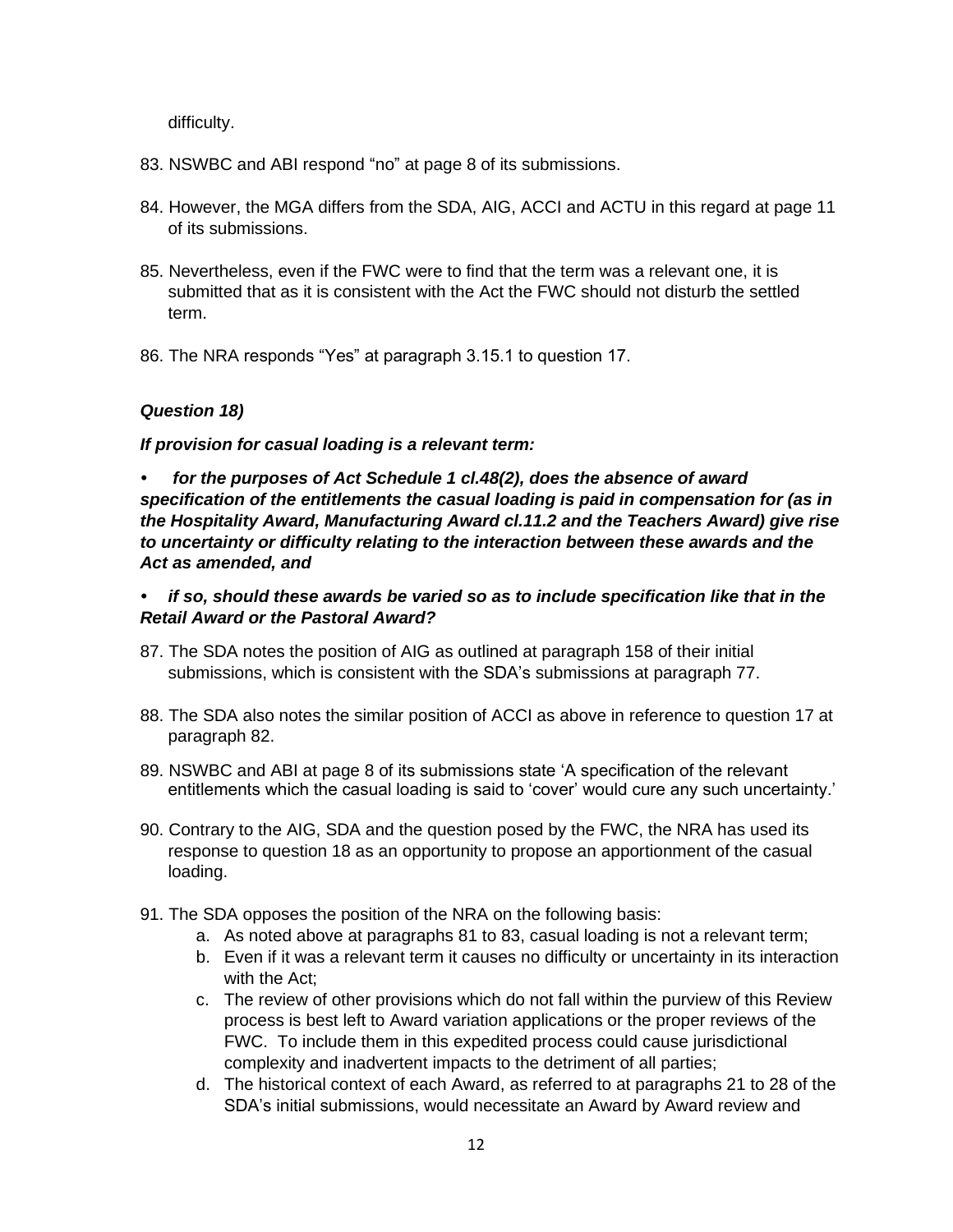calculation of the casual loading in each. For practical reasons, this is best left to other processes of the FWC.

### **IX. OTHER CASUAL TERMS AND CONDITIONS OF EMPLOYMENT**

#### *Question 19)*

*Are any of the clauses in the Retail Award, Hospitality Award, Manufacturing Award, Teachers Award and Pastoral Award that provide general terms and conditions of employment of casual employees (not including the clauses considered in sections 5.1–5.5 and 6 of this paper) 'relevant terms' within the meaning of Act Schedule 1 cl.48(1)(c)?*

#### *Question 20)*

*Whether or not these clauses are 'relevant terms':*

- *• are any of these clauses not consistent with the Act as amended, and*
- *• do any of these clauses give rise to uncertainty or difficulty relating to the interaction between the awards and the Act as amended?*
- 92. The SDA notes the position of AIG as outlined at paragraphs 159 to 160 of their initial submissions.
- 93. The SDA notes that AIG's position is broadly consistent with its own position as at paragraphs 78 to 79 of its initial submissions, that these are not relevant terms.
- 94. Similarly, ACCI at paragraph 110 of its submissions states that it does not find '…any other clauses in the Retail Award … that provide general terms and conditions of employment of casual employees to be 'relevant terms within the meaning of Act Schedule 1 cl. 48(1)(c).'
- 95. The MGA makes a similar point at page 11 of its submissions in respect of question 19.
- 96. NSWBC and ABI make the point at page 9 and 10 of their submissions that:

We consider that, properly understood, s 48(1)(c)(ii) and (iii) direct themselves to the process of engagement of casual employees – not the general terms and conditions of those engagements.

Accordingly we do not consider these to be relevant terms within the scope of the Review.

Aside from issues relating to casual conversion clauses, the general terms and conditions clauses discussed above do not give rise to inconsistency, uncertainty or difficulty that we are aware of.

97. On the other hand, the NRA contrary to the SDA and other parties as noted, hold these to be relevant terms to the extent that they apply to casual employees at paragraph 3.17.2. The NRA states that rostering provisions would 'give rise to a certain degree of difficulty in that they potentially infringe several of the areas which are relevant for considering whether the employer has given commitment to a particular piece of ongoing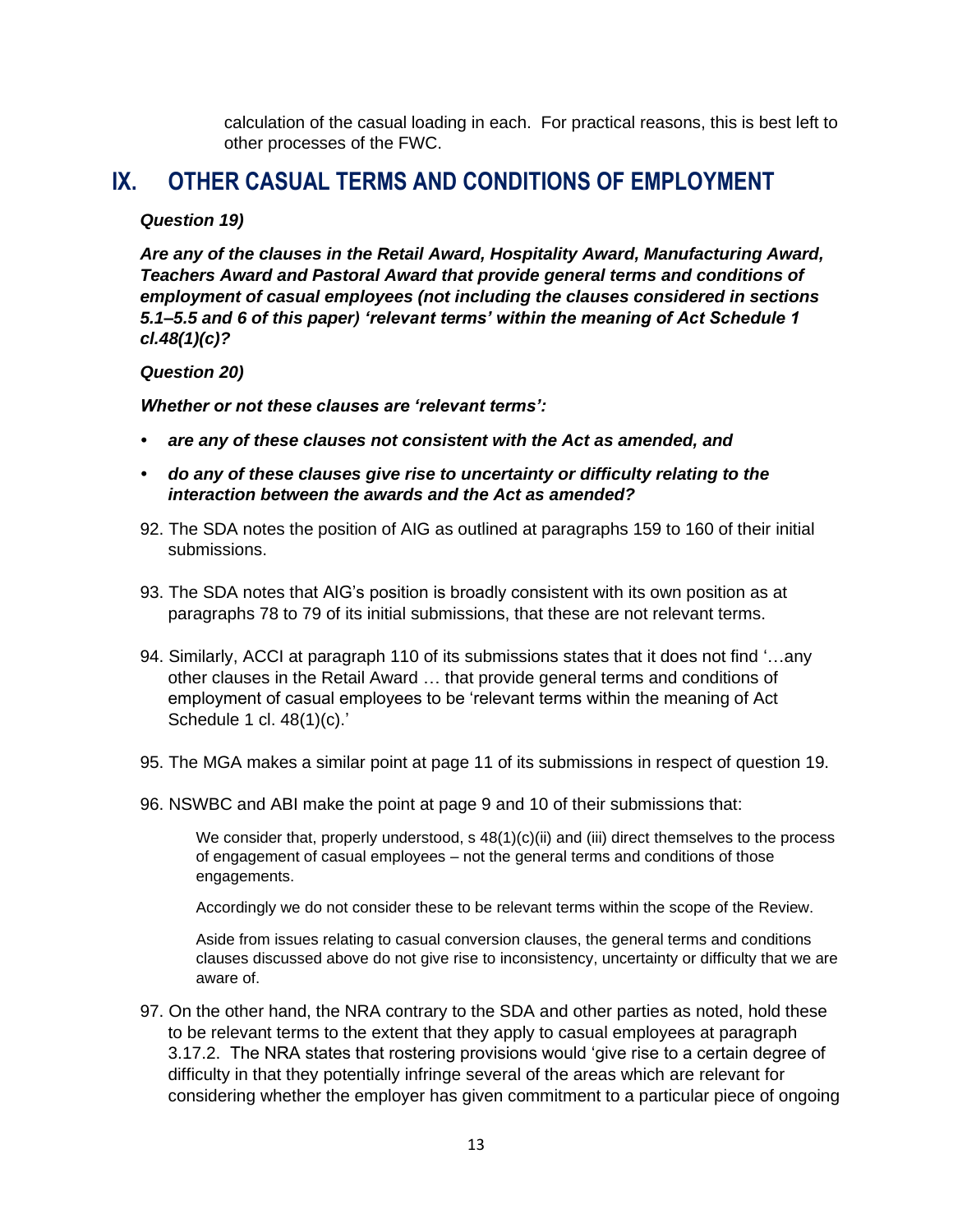work.'

- 98. It is to be noted that the Act makes clear at 15A(3) that: "To avoid doubt, a regular pattern of hours does not of itself indicate a firm advance commitment to continuing and indefinite work according to an agreed pattern of work."
- 99. To the extent that the Act has already provided clarity on the issue, the point raised by the NRA mischaracterises the issue and artificially creates a difficulty to be cured with a variation which would upset long standing industrial conditions.

#### *GRIA Casual Conversion Clause*

- 100. AIG at paragraphs 161 to 180 of their submissions identifies the extant casual conversion clause in GRIA as inconsistent with the Act and so submit that they enliven the requirement in Act for the FWC to vary them.
- 101. The SDA in its initial submissions at paragraph 82 noted:

The SDA notes that the explanatory memorandum for the Amending Act as earlier referenced contemplated the possibility of concurrent operation of existing award provisions and the Act as amended. It is noted that the Commission's own Discussion Paper similarly contemplates this at paragraph 17.

- 102. The SDA submits that such a position is at odds with the objects of the Amending Act as shown in reference to the intention of Parliament (as shown in the explanatory memoranda and speeches of relevant Ministers) and indeed a plain understanding of the Act as referenced in the FWC's own discussion paper.
- 103. The further submission made by the AIG at paragraph 178 of its submissions, that the FWC should on its own motion delete the casual conversion provision in the GRIA is likewise contrary to the purpose of the Amending Act, the Review and the Awards system.

# **XI. RETAIL AND PASTORAL AWARD (MODEL CASUAL CONVERSION CLAUSE)**

#### *Question 21)*

*Is it the case that the model award casual conversion clause (as in the Retail Award and Pastoral Award) is detrimental to casual employees in some respects in comparison to the residual right to request casual conversion under the NES, and does not confer any additional benefits on employees in comparison to the NES?*

104. NSWBC and ABI state at page 10 of their submissions that:

The above can be distilled into a simple proposition: it is not clear that an assessment of s 55(4) (and specifically a close analysis of the comparative benefits and detriments of the NES and award casual conversion clauses to determine how an award clause might 'supplement' the NES) is a necessary element of this Review. Of course this does not bear upon the two questions which *are* relevant for this Review: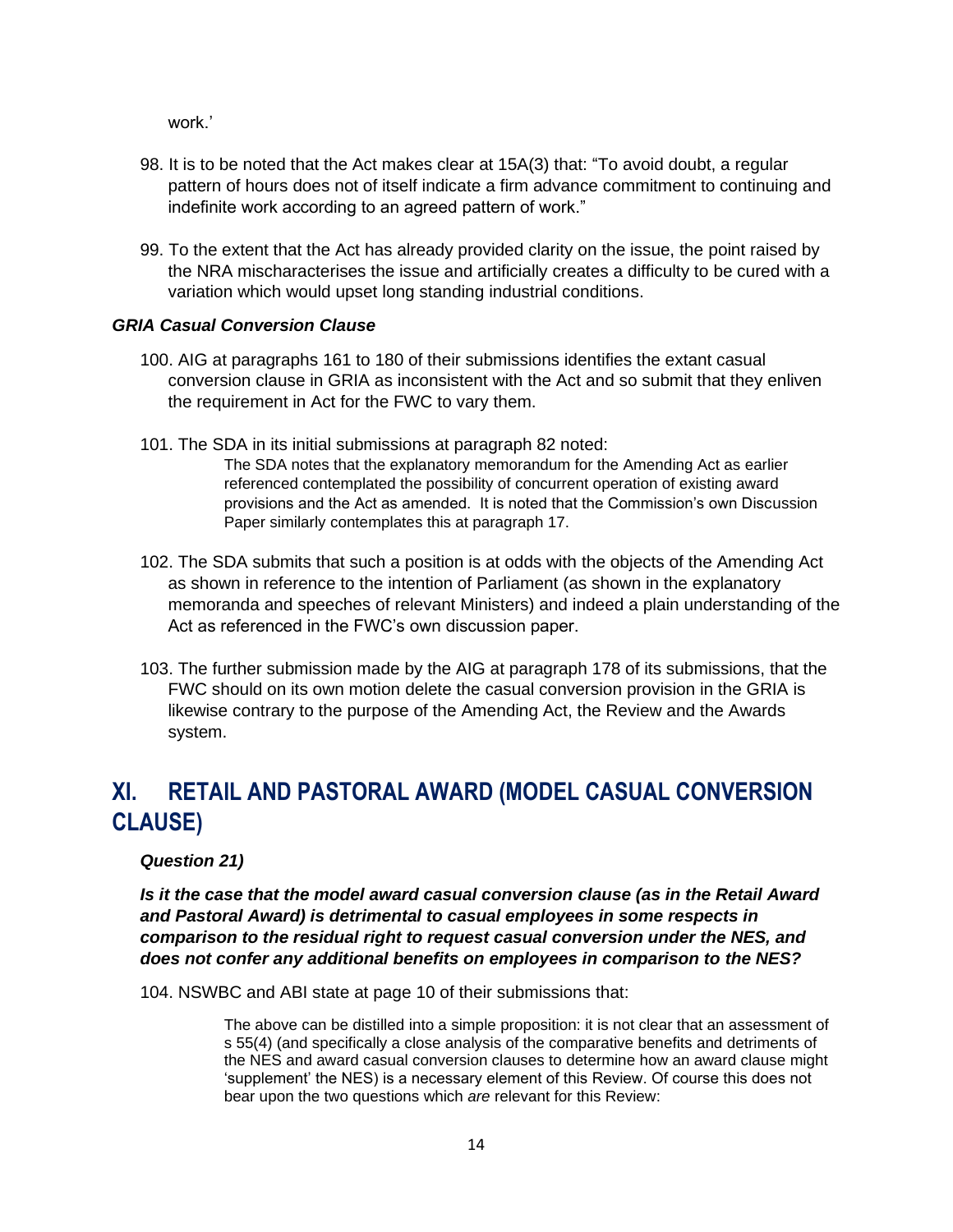- a. Are the casual conversion terms consistent with the NES term?
- b. Is there any uncertainty or difficulty relating to the interaction between the Award and the Act?
- 105. The MGA does not clearly answer the question at page 12 of their submissions.
- 106. The NRA responds "Yes" to question 21.
- 107. The SDA notes the position of AIG at paragraph 181 of its submissions. As noted in the SDA's submissions at paragraphs 80 to 82 the SDA does not accept that the GRIA's model award casual conversion clause is in fact detrimental. In fact, several of its provisions provide a real benefit compared to the Act.
- 108. ACCI performs a comprehensive analysis and comparison between the model provision and the Amended Act in paragraphs 112 to 155.
- 109. In essence, ACCI finds that the model clause as in the GRIA is a substantive provision and not merely ancillary to the NES. Furthermore, they state that there are some real detriments in the model provision when compared with the Act as amended.
- 110. While ACCI correctly points out several advantages in the NES provision, particularly in relation to dispute resolution, it does not immediately follow that the model clauses are indeed detrimental when it is considered that they can operate concurrently.
- 111. The submission made by ACCI at paragraph 147 that the shorter amount of time required for a regular pattern of hours is an advantage is not always the case. In the retail industry, the seasonal changes in business practice means that a shorter averaging time would result in a significant detriment to many retail employees. The 12 month averaging period of the model conversion clause provides a real benefit to casual employees ensuring a more accurate method of capturing their hours. For this reason, the model provision can be said to supplement the Act.
- 112. As the NES provision must operate, the retention of the model provision provides nothing but an extra opportunity for employees who meet its criteria to request conversion of employment. Such a circumstance cannot be said to create an undue difficulty or burden on employers.
- 113. This is provided for under section 55(6) of the Act which provides:

To avoid doubt, if a modern award includes terms permitted by subsection (4), or an enterprise agreement includes terms permitted by subsection (4) or (5), then, to the extent that the terms give an employee an entitlement (the award or agreement entitlement) that is the same as an entitlement (the NES entitlement) of the employee under the National Employment Standards:

 (a) those terms operate in parallel with the employee's NES entitlement, but not so as to give the employee a double benefit; and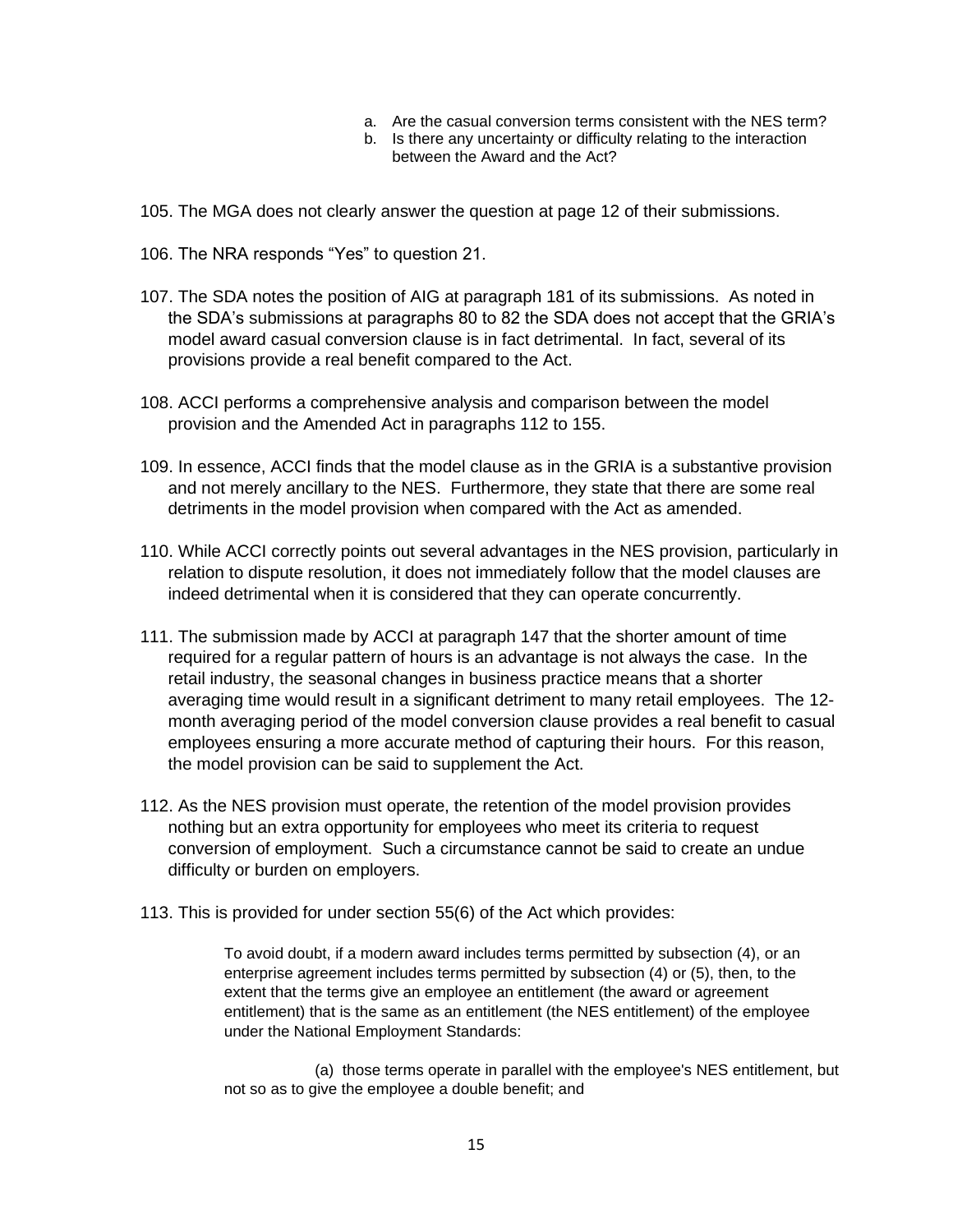(b) the provisions of the National Employment Standards relating to the NES entitlement apply, as a minimum standard, to the award or agreement entitlement.

Note: For example, if the award or agreement entitlement is to 6 weeks of paid annual leave per year, the provisions of the National Employment Standards relating to the accrual and taking of paid annual leave will apply, as a minimum standard, to 4 weeks of that leave.

#### *Question 22)*

#### *For the purposes of Act Schedule 1 cl.48(2):*

*• is the model award casual conversion clause consistent with the Act as amended, and*

#### *• does the clause give rise to uncertainty or difficulty relating to the interaction between these awards and the Act as amended?*

- 114. The position of the AIG at paragraphs 182 to 184 of their initial submissions and those of the NRA is in line with the AIG at paragraphs 4.2.1 to 4.2.3 of its submissions.
- 115. ACCI also submits that it is inconsistent and gives rise to uncertainty and difficulty and should be amended at paragraph 172 of its submissions.
- 116. NSWBC and ABI state that the retention of the two casual provisions would create uncertainty and difficulty in relation to the Amending Act at page 10 of its submissions. This is entirely at odds with that of the SDA at paragraph 83 of its initial submissions.
- 117. On the contrary, it is perfectly clear that both provisions could apply to casual employees on the basis that the qualifying criteria for each, while similar, differ. Most notably the requirement of 6 months pattern of employment in the Act and 12 months in the GRIA provision.
- 118. It is submitted that the points made by the AIG at paragraph 184(b) of an uncertain status mischaracterises the potential uncertainty of the status of the provision. That is, it is quite clear that unless the FWC varies the Award, the status of the model provision is settled. Particular note should be given to the position of the FWC itself, as noted, that the provisions may indeed be retained as at the Discussion Paper paragraph 17.
- 119. Similarly, the point made by the AIG at 184(c) is, it is submitted, an artificial one:

If both casual conversion schemes were to apply to a casual employee, it is not clear whether an employer is required to satisfy its obligations in respect of both sets of provisions or whether one, in effect, overrides the other. To this end, the interaction between the Act and the awards is plainly uncertain and gives rise to difficulties.

120. Award provisions (and indeed Enterprise Agreement provisions) can provide different benefits compared to the NES based on similar qualifying criteria as noted regarding